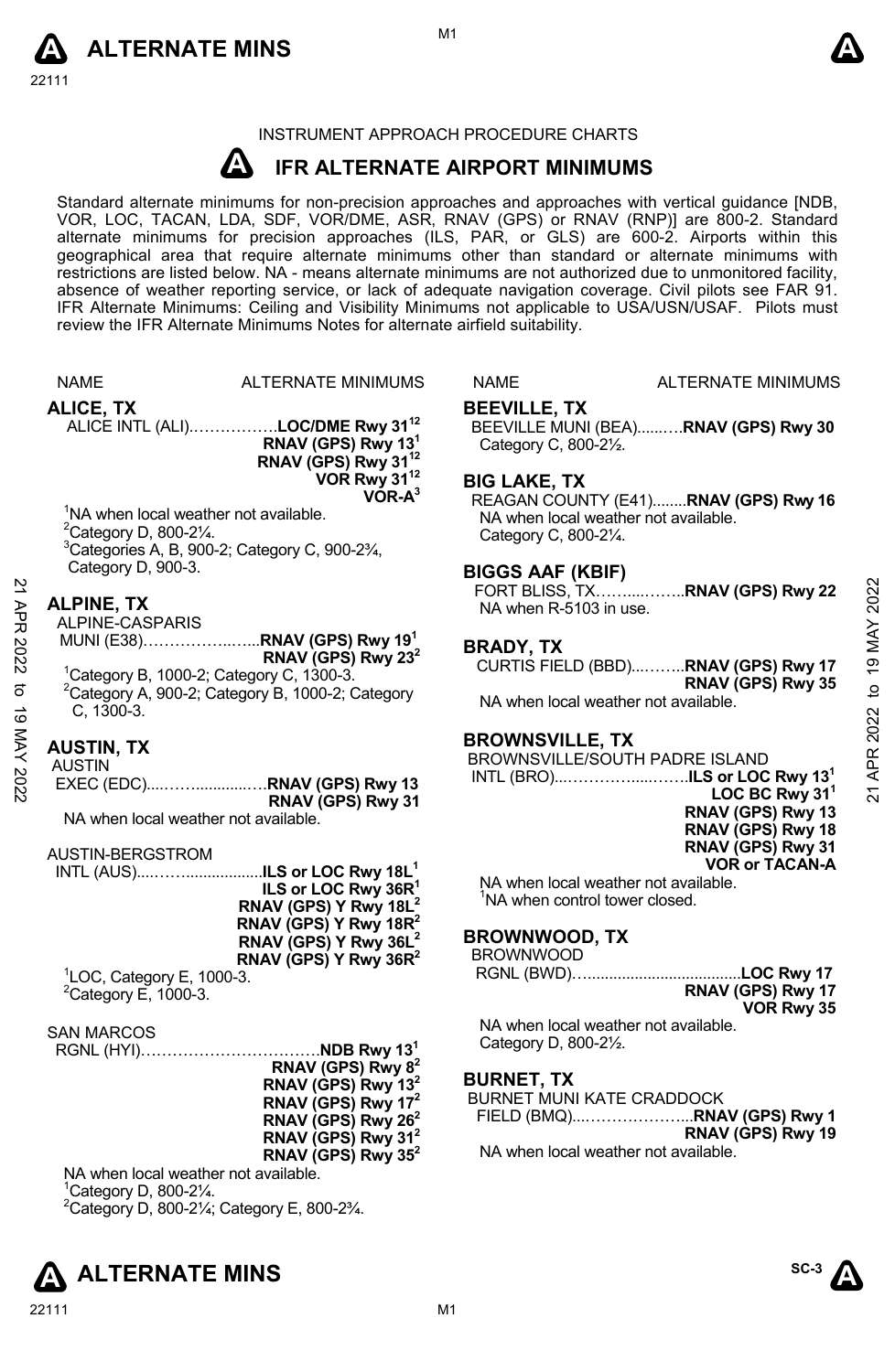# **A** ALTERNATE MINS  $\qquad \qquad \blacksquare$

22111

#### **CASTROVILLE, TX**

 CASTROVILLE MUNI (CVB)…………………...**RNAV (GPS) Rwy 16 RNAV (GPS) Rwy 34** 

NA when local weather not available. Category C, 900-2¼.

#### **COLEMAN, TX**

COLEMAN MUNI (COM)…….**RNAV (GPS) Rwy 15 RNAV (GPS) Rwy 33** NA when local weather not available.

Category C, 800-2¼.

#### **COMANCHE, TX**

 COMANCHE COUNTY-CITY (MKN)……….**RNAV (GPS) Rwy 17 RNAV (GPS) Rwy 35**  NA when local weather not available.

#### **CORPUS CHRISTI, TX**

|          | <b>CORPUS CHRISTI</b>                                                             | <b>FORT HOOD/KILLEEN, TX</b>                     |                |
|----------|-----------------------------------------------------------------------------------|--------------------------------------------------|----------------|
|          | ILS or LOC Rwy $131$<br>$INTL (CRP)$                                              | <b>ROBERT GRAY</b>                               |                |
|          | ILS or LOC Rwy 36 <sup>24</sup>                                                   | ILS or LOC Rwy 15 $^{\rm h}$<br>AAF (GRK)        |                |
|          | LOC Rwy $31^2$                                                                    | ILS or LOC Rwy 33 <sup>1</sup>                   |                |
|          | RNAV (GPS) Rwy 183                                                                | RNAV (GPS) Rwy 15 <sup>2</sup>                   |                |
|          | RNAV (GPS) X Rwy 31 <sup>3</sup>                                                  | RNAV (GPS) Rwy 33 <sup>2</sup>                   |                |
|          | RNAV (GPS) Y Rwy 13 <sup>3</sup>                                                  | $\degree$ LOC, Category E, 800-2 $\frac{1}{2}$ . | 2022           |
|          | RNAV (GPS) Y Rwy 31 <sup>3</sup>                                                  | $2$ Category E, 800-2 $\frac{1}{2}$ .            |                |
|          | RNAV (GPS) Y Rwy 36 <sup>3</sup>                                                  |                                                  | MAY            |
| 2022     | VOR or TACAN Rwy 1834                                                             | <b>FORT STOCKTON, TX</b>                         | $\overline{9}$ |
|          | $^1$ ILS, LOC, Category C, 800-2 $\frac{1}{4}$ ;                                  | FORT STOCKTON-PECOS                              |                |
| ಕ        | Category D, 800-21/ <sub>2</sub> ; Category E, 800-23/4.                          |                                                  | đ              |
| ಠ        | ${}^{2}$ LOC, Category C, 800-2 $\frac{1}{4}$ ; Category D, 800-2 $\frac{1}{2}$ ; | RNAV (GPS) Rwy 30 <sup>1</sup>                   |                |
|          | Category E, 800-2 <sup>3</sup> / <sub>4</sub> .                                   | VOR Rwy 12                                       |                |
|          | <sup>3</sup> Category C, 800-21/4; Category D, 800-21/2;                          | Category D, 800-21/2.                            | APR 2022       |
|          |                                                                                   | NA when local weather not available.             |                |
| MAY 2022 | Category E, 800-23/4.                                                             |                                                  |                |
|          | <sup>4</sup> NA when local weather not available.                                 | ---------------                                  |                |
|          |                                                                                   |                                                  |                |

#### **COTULLA, TX**

 COTULLA-LA SALLE COUNTY (COT)……………………………….**VOR-A**  NA when local weather not available.

#### **DEL RIO, TX**

DEL RIO INTL (DRT)………..**RNAV (GPS) Rwy 131** 

**VOR-A23**

NA when local weather not available. Category D, 800-2¼. NA when Del Rio APP CON closed. Category C, 800-2 $\frac{1}{4}$ . Category D, 800-2 $\frac{1}{2}$ .

#### **EDINBURG, TX**

SOUTH TEXAS INTL AT EDINDBURG (EBG)...…....…**RNAV (GPS) Rwy 14 RNAV (GPS) Rwy 32** 

Category D, 800-2¼.

IMUMS NAME ALTERNATE MINIMUMS

#### **EL PASO, TX**

EL PASO INTL (ELP)...……….**ILS or LOC Rwy 221 LOC/DME Rwy 42 RADAR-134** 

**RNAV (GPS) Rwy 26R2 RNAV (GPS) X Rwy 42 RNAV (GPS) Y Rwy 222 RNAV (GPS) Y Rwy 26L2** 

**VOR Rwy 26L3**

 $^{1}$ LOC, Category D, 800-21⁄<sub>4</sub>; Category E, 800-21⁄<sub>2</sub>. Category D, 800-2¼. 3 Category D, 800-2¼; Category E, 800-2½. 4 NA when local weather not available.

#### **FALFURRIAS, TX**

```
BROOKS
```
COUNTY (BKS)...…………….**RNAV (GPS) Rwy 17 RNAV (GPS) Rwy 35** 

Category C, 900-2½; Category D, 900-2¾.

#### **FORT HOOD/KILLEEN, TX**

#### ROBERT GRAY

| AAF (GRK)………………… <b>.ILS or LOC Rwv 15<sup>1</sup></b>                           | ILS or LOC Rwy 33 <sup>1</sup><br>RNAV (GPS) Rwy $15^2$<br>RNAV (GPS) Rwy 33 <sup>2</sup> |
|----------------------------------------------------------------------------------|-------------------------------------------------------------------------------------------|
| $1$ LOC, Category E, 800-2 $\frac{1}{2}$ .<br><sup>2</sup> Category E, 800-21/2. |                                                                                           |

# **FORT STOCKTON, TX**

#### **FREDERICKSBURG, TX**  GILLESPIE

| UILLEOFIE |                   |
|-----------|-------------------|
|           |                   |
|           | RNAV (GPS) Rwy 32 |
|           | <b>VOR/DME-A</b>  |

NA when local weather not available. Category C, 900-2½.

#### **GEORGETOWN, TX**

**GEORGETOWN** 

MUNI (GTU)...……………...**RNAV (GPS) Rwy 111 RNAV (GPS) Rwy 18 RNAV (GPS) Rwy 291 RNAV (GPS) Rwy 36** 

Category D, 900-2¾. <sup>1</sup>NA when local weather not available.

**ALTERNATE MINS**  ${}^{\text{SC-3}} \Lambda$ 



#### M<sub>2</sub>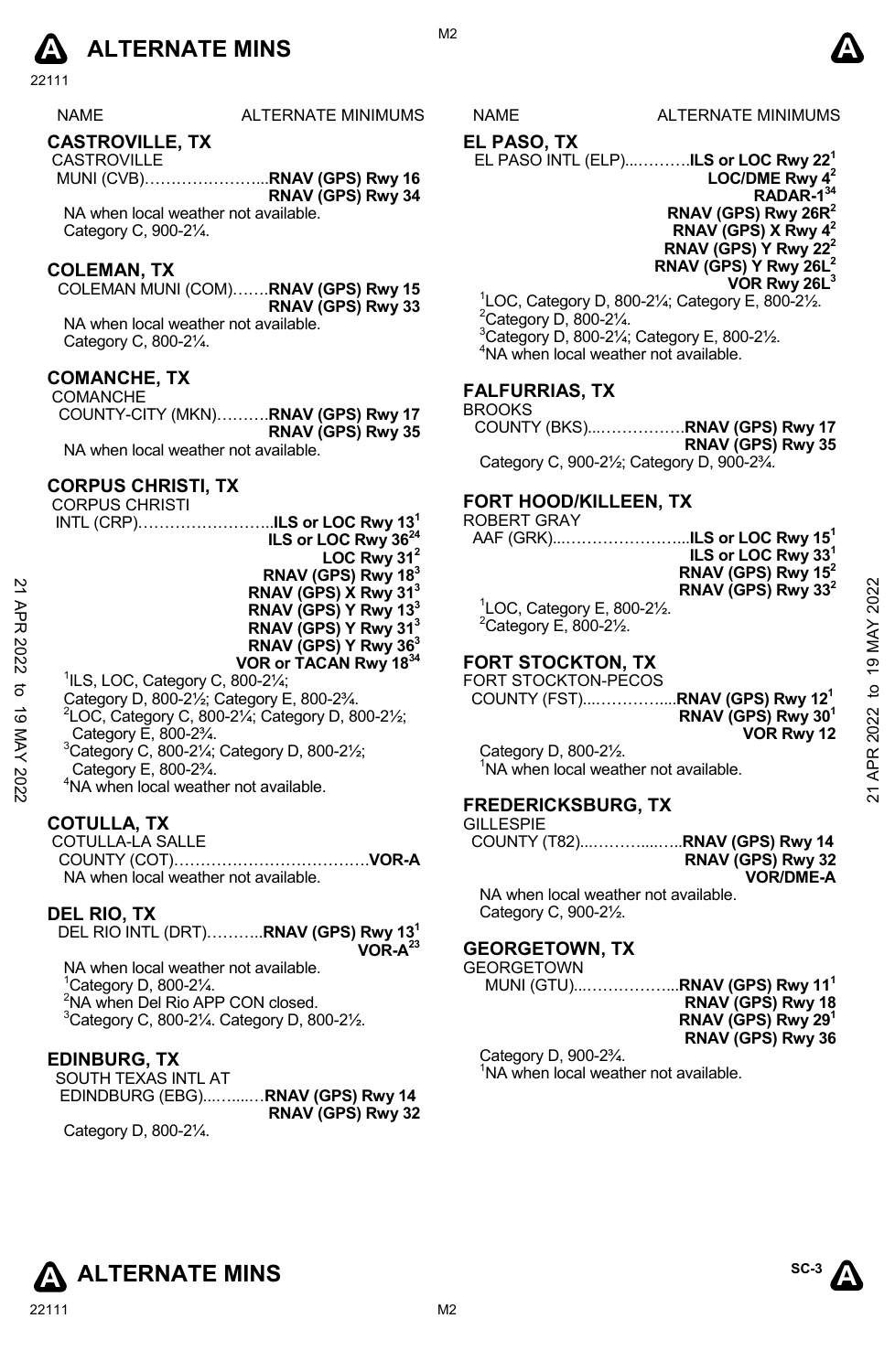# **A** ALTERNATE MINS  $\bullet$

22111

ALTERNATE MINIMUMS NAME ALTERNATE

- **HARLINGEN, TX**  VALLEY INTL (HRL)………**ILS or LOC Rwy 17R12 LOC/DME BC Rwy 35L1 RNAV (GPS) Rwy 17L2 RNAV (GPS) Rwy 35R2 RNAV (GPS) Y Rwy 13 RNAV (GPS) Y Rwy 17R12** 
	- **RNAV (GPS) Y Rwy 35L12 VOR Rwy 17L2**

**VOR/DME Y or TACAN Rwy 3123** <sup>1</sup>NA when control tower closed. <sup>2</sup>NA when local weather not available.  ${}^{3}$ Categories A, B, 1000-2;

Categories C, D, 1000-3.

#### **HEBRONVILLE, TX**

JIM HOGG COUNTY (HBV)..……………**RNAV (GPS) Rwy 13**  NA when local weather not available.

#### **HONDO, TX**

SOUTH TEXAS RGNL AT HONDO (HDO).………....**RNAV (GPS) Rwy 17L RNAV (GPS) Rwy 35R** 

NA when local weather not available.

### **INGLESIDE, TX**

### **KENEDY, TX**

#### **KERRVILLE, TX**

KERRVILLE MUNI/LOUIS SCHREINER FIELD (ERV).……………….**RNAV (GPS) Rwy 121 RNAV (GPS) Rwy 302 VOR-A3**

NA when local weather not available. Category C, 800-2¼; Category D, 1000-3. Category C, 800-2 $\frac{1}{4}$ . Categories A, B, 900-2, Category C, 900-2 $\frac{1}{2}$ .

#### **LAMPASAS, TX**

LAMPASAS (LZZ).………..............................**VOR-A**  NA when local weather not available.

M3

#### **LAREDO, TX**

LAREDO

INTL (LRD)...……….........….**ILS or LOC Rwy 18R12**



<sup>1</sup>NA when control tower closed.  $^{2}$ LOC, Category D, 800-2¼; Category E, 800-2½.  $3$ Category D, 800-21⁄<sub>4</sub>; Category E, 800-21⁄<sub>2</sub>.

#### **LLANO, TX**

LLANO MUNI (AQO)…………**RNAV (GPS) Rwy 17 VOR Rwy 31 VOR-A** 

NA when local weather not available.

#### **MARFA, TX**

MARFA MUNI (MRF)…………**RNAV (GPS) Rwy 31 VOR Rwy 31** 

Category D, 1000-3.

### **MC ALLEN, TX**

| APR  | <b>INGLESIDE, TX</b><br>MC CAMPBELL-                                | <b>MC ALLEN. TX</b><br><b>MC ALLEN MILLER</b>                              | 2022            |
|------|---------------------------------------------------------------------|----------------------------------------------------------------------------|-----------------|
|      | PORTER (TFP)RNAV (GPS) Rwy 13                                       | INTL (MFE)ILS or LOC Rwy 14 <sup>1</sup>                                   | MAY             |
| 2022 | RNAV (GPS) Rwy 31                                                   | ILS or LOC Rwy 32 <sup>1</sup>                                             | $\overline{19}$ |
| ಕ    | NA when local weather not available.                                | RNAV (GPS) Rwy 14 <sup>2</sup>                                             | $\overline{a}$  |
| ಕ    | Category C, 900-2 <sup>1</sup> / <sub>2</sub> ; Category D, 1000-3. | RNAV (GPS) Rwy 32 <sup>2</sup>                                             |                 |
|      | <b>KENEDY, TX</b>                                                   | VOR Rwy 14 <sup>2</sup>                                                    | 2022            |
| XAN  |                                                                     | VOR Rwy $32^2$                                                             |                 |
|      | <b>KENEDY</b>                                                       | NA when local weather not available.                                       | ≃               |
| 2022 |                                                                     | <sup>1</sup> ILS, Category D, 700-21/ <sub>4</sub> ; LOC, Category D, 800- |                 |
|      | NA when local weather not available.                                | $2\frac{1}{4}$                                                             | ম               |
|      |                                                                     | $2 - 1$                                                                    |                 |

NA when local weather not available. 1 ILS, Category D, 700-2¼; LOC, Category D, 800-  $2\frac{1}{4}$ .  $2$ Category D, 800-2 $\frac{1}{4}$ .

#### **MIDLAND, TX**

#### MIDLAND

AIRPARK (MDD)…………….**RNAV (GPS) Rwy 251 RNAV (GPS) Rwy 34** NA when local weather not available.

 $1$ Category D, 900-3.

MIDLAND INTL AIR AND SPACE

PORT (MAF)…………………..**ILS or LOC Rwy 1012 VOR or TACAN Rwy 34L3**

**VOR or TACAN Rwy 16R3**  $1$ ILS, Category D, 700-2; Category E, 800-2 $\frac{1}{2}$ ; LOC, Category E, 800-2½. <sup>2</sup>NA when control tower closed.

 $3$ Category E, 800-2 $\frac{1}{2}$ .



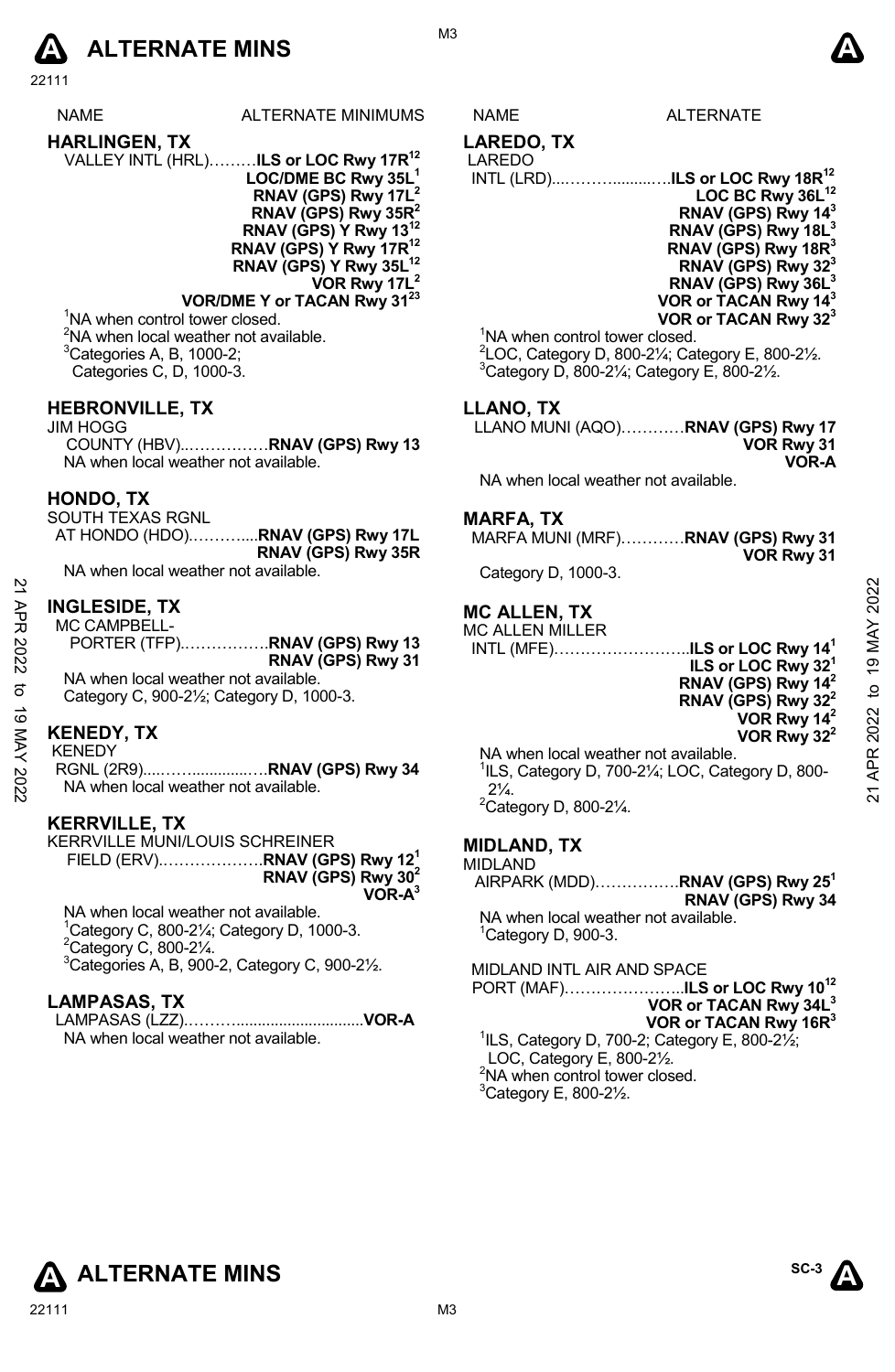# **A** ALTERNATE MINS  $\bullet$

22111

| <b>NAME</b> | ALTERNATE MINIMUMS | <b>NAME</b> | FRNATF |
|-------------|--------------------|-------------|--------|
|             |                    |             |        |
|             |                    |             |        |

## **NEW BRAUNFELS, TX**

NEW BRAUNFELS NTL (BAZ)..……………….…..**RNAV (GPS) Rwy 13 RNAV (GPS) Rwy 17** 

**RNAV (GPS) Rwy 31** 

**RNAV (GPS) Rwy 35** 

NA when local weather not available.

#### **ODESSA, TX**

ODESSA-SCHLEMEYER FLD (ODO)…………………….**RNAV (GPS) Rwy 11 RNAV (GPS) Rwy 20 RNAV (GPS) Rwy 29 VOR-A** 

NA when local weather not available.

#### **PECOS, TX**

PECOS MUNI (PEQ)…………**RNAV (GPS) Rwy 14 RNAV (GPS) Rwy 32**  NA when local weather not available. Category C, 800-2¼; Category D, 800-2½.

#### **PLEASANTON, TX**

#### **PORT ARANSAS, TX**

| MUSTANG                              |                   |
|--------------------------------------|-------------------|
| BEACH (RAS)RNAV (GPS) Rwy 12         |                   |
|                                      | RNAV (GPS) Rwy 30 |
| NA when local weather not available. |                   |

## **PORT ISABEL, TX**

NA when local weather not available.

#### **ROBSTOWN, TX**  NUECES

COUNTY (RBO).……………**RNAV (GPS) Rwy 13 RNAV (GPS) Rwy 31**  NA when local weather not available.

#### **ROCKPORT, TX**

| ARANSAS                              |                             |
|--------------------------------------|-----------------------------|
|                                      |                             |
|                                      | RNAV (GPS) Rwy 18           |
|                                      | RNAV (GPS) Rwy 32           |
|                                      | RNAV (GPS) Rwy 36           |
|                                      | VOR or TACAN-A <sup>1</sup> |
| NA when local weather not available. |                             |

1 Category C, 800-2¼.

#### **ROCKSPRINGS, TX**

EDWARDS COUNTY (ECU)………………………..**VOR Rwy 14**  NA when local weather not available.

#### **SAN ANGELO, TX**  SAN ANGELO RGNL/

MATHIS FLD (SJT)….........**ILS Y or LOC Y Rwy 312** 

**NDB Rwy 33 RADAR-134 RNAV (GPS) Rwy 35 RNAV (GPS) Rwy 185 RNAV (GPS) Rwy 215 RNAV (GPS) Rwy 365**

### **VOR/DME or TACAN Rwy 35**

 $1$ LOC, Category D, 800-2 $\frac{1}{2}$ , Category E, 800-2 $\frac{3}{4}$ . <sup>2</sup>LOC, NA when control tower closed. <sup>3</sup>NA when control tower closed. 4 Category D, 800-2½. 5 Category D, 800-2½; Category E, 800-2¾.

#### **SAN ANTONIO, TX**

| BOERNE STAGE |                   |
|--------------|-------------------|
|              |                   |
|              | RNAV (GPS) Rwy 35 |

NA when local weather not available.

#### SAN ANTONIO

| 21 APR      | PLEASANIUN.IX<br><b>PLEASANTON</b><br>MUNI (PEZ)RNAV (GPS) Rwy 34<br>NA when local weather not available. | INTL (SAT)ILS or LOC Rwy 4 <sup>1</sup><br>ILS or LOC Rwy $13R^2$<br>ILS or LOC Rwy 31L <sup>3</sup><br>RNAV (GPS) Y Rwy 4 <sup>4</sup>                                                                   | 2022      |
|-------------|-----------------------------------------------------------------------------------------------------------|-----------------------------------------------------------------------------------------------------------------------------------------------------------------------------------------------------------|-----------|
| 2022        | <b>PORT ARANSAS, TX</b><br><b>MUSTANG</b>                                                                 | RNAV (GPS) Y Rwy 13R <sup>5</sup><br>RNAV (GPS) Y Rwy 22 <sup>4</sup><br>RNAV (GPS) Y Rwy 31L <sup>4</sup><br>${}^{1}$ ILS, LOC, Category D, 800-2 $\frac{1}{4}$ .                                        | 19 MAY    |
| ನ<br>ಕ<br>⋚ | RNAV (GPS) Rwy 30<br>NA when local weather not available.<br>PORT ISABEL, TX                              | $2$ LOC, Category D, 800-2 $\frac{1}{2}$ .<br>$3$ LOC, Category D, 800-2 $\frac{1}{4}$ .<br>$4$ Category D, 800-2 $\frac{1}{4}$ .<br>$^{\circ}$ Categories A, B, 900-2; Category C, 900-2 $\frac{1}{2}$ ; | ₫<br>2022 |
| X 2022      | PORT ISABEL-CAMERON<br>NA when local weather not available.                                               | Category D, 900-2 <sup>3</sup> / <sub>4</sub> .<br>SINTON TX                                                                                                                                              | œ<br>ম    |

### **SINTON, TX**

| ALFRED C BUBBA |                   |
|----------------|-------------------|
|                |                   |
|                | RNAV (GPS) Rwy 32 |
|                | VOR Rwy 14        |

NA when local weather not available.

#### **TAYLOR, TX**  TAYLOR

| AILUR                                |            |
|--------------------------------------|------------|
| MUNI (T74) RNAV (GPS) Rwy 17         |            |
|                                      | VOR Rwy 17 |
| NA when local weather not available. |            |

**TEMPLE, TX** 

DRAUGHON-MILLER CENTRAL TEXAS RGNL (TPL)...………..**RNAV (GPS) Rwy 15 RNAV (GPS) Rwy 33**  Category D, 800-2¼.



**SC-3**